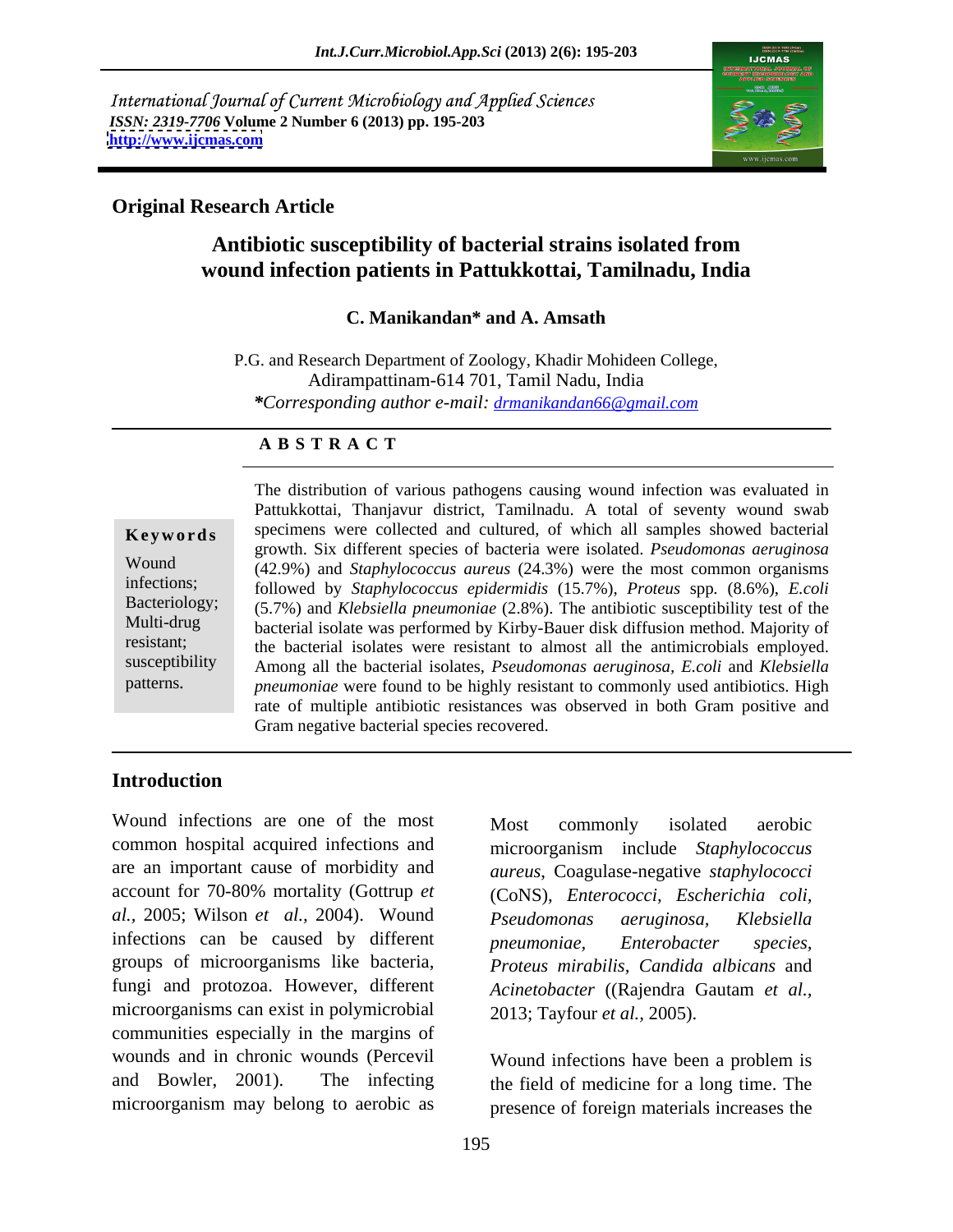risk of serious infection even with **Bacteriology** relatively small bacterial inoculums (Rubin, 2006). Advances in control of In the laboratory, each sample was infections have not completely eradicated inoculated on McConkey agar, Nutrient this problem because of development of agar and Blood agar. The inoculum on the drug resistance (Thomas, 1981). The plate was streaked out for discrete colonies widespread uses of antibiotics, together with a sterile wire loop. The culture plates with the length of time over which they have been available have led to major problems of resistant organisms of colonies. All the bacteria were isolated contributing to morbidity and mortality and identified using morphological, (Elmer *et al.,* 1997; Sani *et al.,* 2012; Mulugeta and Bayeh, 2011). following standard procedures described Antimicrobial resistance can increase complications and costs associated with procedures and treatment (Anguzu and Olila, 2007).

Knowledge of the causative agents of according Kirby-Bauer method, as region will therefore be useful in the Committee for Clinical Laboratory therapy. This study was carried out to

Samples were collected from the seventy patients with complaints of discharge, pain, swelling, foul smelling, delayed and non healing wound infection. The wound samples were collected by using a sterile cotton swab, the inner surface of the infected area was swabbed gently and then were then left at room temperature for 1 h the swabs were transported to the to allow diffusion of the antibiotics into laboratory.

## **Bacteriology**

were incubated at 37°C for 24 hours and observed for growth through the formation and identified using morphological, microscopy and biochemical tests by Sharma (2008).

### **Antibiotic susceptibility testing**

wound infection in a specific geographic described in the guidelines of the National selection of antimicrobials for empiric Standards (NCCLS 2000, 2002), using determine the antibacterial susceptibility Amikacin, 10 µg Amoxicillin, 10 µg of bacteria isolated from wound infections Ampicillin, 15 μg Azithromycin, 30 μg in Pattukkottai area, Tamil Nadu as well as Cefazolin, 30 µg Cefaclor, 30 µg update the clinicians in the various Cefotaxime, 30 µg Ceftazidime, 30 µg antimicrobial alternatives available in the  $\qquad$  Ceftriaxone, 30 µg Cefuroxime, 05 µg treatment of wound infections. Ciprofloxacin, 30 μg Doxycycline, 15 μg **Materials and Methods Choxacin and 30 µg Tobramycin.** A lawn **Specimen collection** Disc diffusion testing was performed according Kirby-Bauer method, as Committee for Clinical Laboratory discs (Himedia) containing Erythromycin 10 µg Gentamycin, 05 µg and 30 µg Tobramycin. A lawn of test pathogen (1ml of an 18 hours evenly spreading  $100 \mu l$  inoculums with the help of a sterilized spreader onto the entire surface of the agar plate. The plates were allowed to dry before applying antibiotic disc. Then, some commercially available antibiotic discs were gently and firmly placed on the agar plates, which were then left at room temperature for 1 h to allow diffusion of the antibiotics into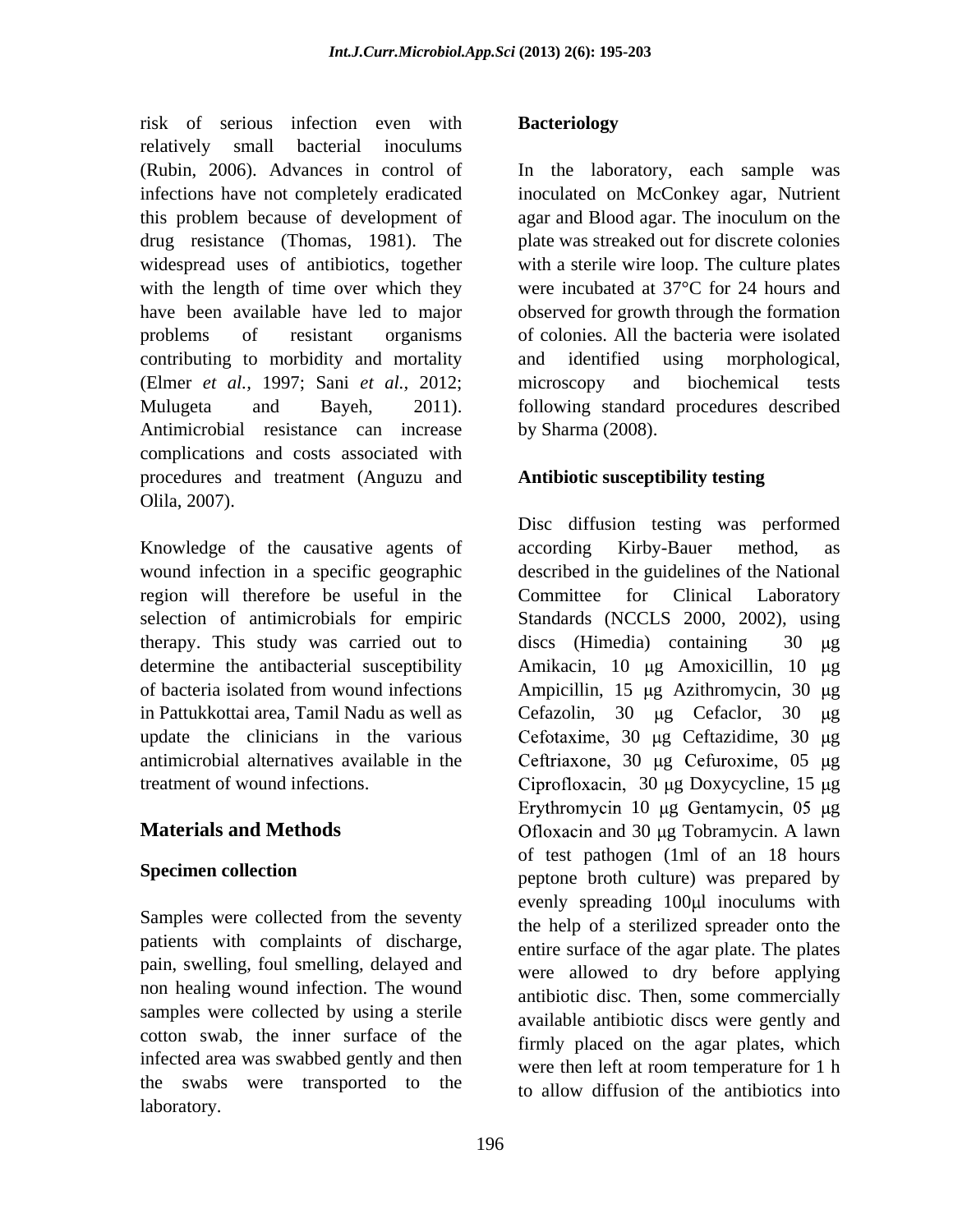the agar medium. The plates were then incubated at 37°C for 24 hours. If an antimicrobial activity was present on the of the antibiotics. However the third<br>plates it was indicated by an inhibition generation antibiotics cefotaxime. plates, it was indicated by an inhibition generation antibotics cerotaxime,<br>next annihibition and performance and annihibition and annihibition and performance in the ciprofloxacin, zone. The diameter of the inhibition zones was measured in millimeter at 24 hours using a scale. An organism was interpreted as highly susceptible if the diameter of inhibition zone was more than 19 mm, intermediate if diameter was 15-18 mm and resistant if the diameter was less than 13 mm. The intermediate readings were considered as sensitive in the assessment of the data.  $\frac{6}{s}$  and  $\frac{17}{17}$  and  $\frac{24.2}{s}$ 

Samples were collected from the seventy  $E. \text{ coli}$  4 5.7 patients with complaints of discharge, pain, swelling, foul smelling and non healing wound infection. Majority of the patients with ulcer wounds were diabetic.

The various types of bacteria isolated from wound culture were shown in table 1. The results showed that *Pseudomonas* cefotaxime 100% respectively. Other *aeruginosa* was the predominant (30 *agents* were also effective except 24.3%), *Staphylococcus epidermidis* (11 isolates; 15.7%). *Proteus spp.,* (6 isolates; 8.6%), *E. coli* (4 isolates; 5.7%) and *Klebsiella* spp. (2 isolates; 2.8%).

organisms was determined by standard disk diffusion method (Table.2). As the proved to the most effective antibodic<br>exhibiting 100% sensitivity for wound indicated in table-2, *P. aeruginosa* exhibited high resistance to doxycycline (100%), ampicillin, amoxicillin (90%), erythromycin, cefaclor (80%), cefuroxime, Escherichia coli showed 100% resistance cefazolin (73.3%), ceftazidime,

showed the highest antibiotic resistance rate and was significantly resistant to most of the antibiotics. However the third generation antibiotics cefotaxime, amikacin, gentamycin, ciprofloxacin, tobramycin and ofloxacin proved to be very effective against *P. aeruginosa.*

| <b>Table.1</b><br>The various species of bacteria |
|---------------------------------------------------|
| isolated from wound c<br>culture.                 |

| No of Frequency<br><b>Organisms</b><br>strains<br>P. aeruginosa<br>S. aureus<br>S. epidermidis<br><i>Proteus</i> spp.<br>E. coli<br>Klebsiella<br>pain, swelling, foul smelling and non<br>spp.<br>healing wound infection. Majority of the<br>Total |                                             |  |      |
|------------------------------------------------------------------------------------------------------------------------------------------------------------------------------------------------------------------------------------------------------|---------------------------------------------|--|------|
|                                                                                                                                                                                                                                                      | and resistant if the diameter was less than |  |      |
|                                                                                                                                                                                                                                                      | 13 mm. The intermediate readings were       |  |      |
|                                                                                                                                                                                                                                                      | considered as sensitive in the assessment   |  | 42.9 |
|                                                                                                                                                                                                                                                      | of the data.                                |  | 24.3 |
|                                                                                                                                                                                                                                                      | <b>Result and Discussion</b>                |  | 15.7 |
|                                                                                                                                                                                                                                                      |                                             |  | 8.6  |
|                                                                                                                                                                                                                                                      | Samples were collected from the seventy     |  | 5.7  |
|                                                                                                                                                                                                                                                      | patients with complaints of discharge,      |  | 2.8  |
|                                                                                                                                                                                                                                                      |                                             |  |      |
|                                                                                                                                                                                                                                                      | patients with ulcer wounds were dishetic    |  | 100  |

 $\frac{1}{2}$  isolates;  $42.9\%$  followed by  $\frac{1}{2}$  empirities and exit energy isolates; *Staphylococcus aureus* (17 isolates; Against these agents wounds isolates) Antibiotic sensitivity of the isolated of officialing extraormorphisms and exterime *Staphylococcus aureus* isolates exhibited highest susceptibility against amikacin, tobramycin, ceftazidime, ceftriaxone and cefotaxime 100% respectively. Other agents were also effective except ampicillin, amoxicilin and azithromycin. indicated a resistance pattern of 85.7%, 84.3% and 50% respectively. The *Staphylococcus epidermidis* isolates showed very high sensitivity to amikacin, ofloxacin, ciprofloxacin, tobramycin, ceftazidime, ceftriaxone and cefotaxime proved to the most effective antibiotic exhibiting 100% sensitivity for wound isolates.

azithromycin (26.7%). *P. aeruginosa Escherichia coli* showed 100% resistance to ampicillin, amoxicillin, cefaclor, doxycyline and 87.5% resistant to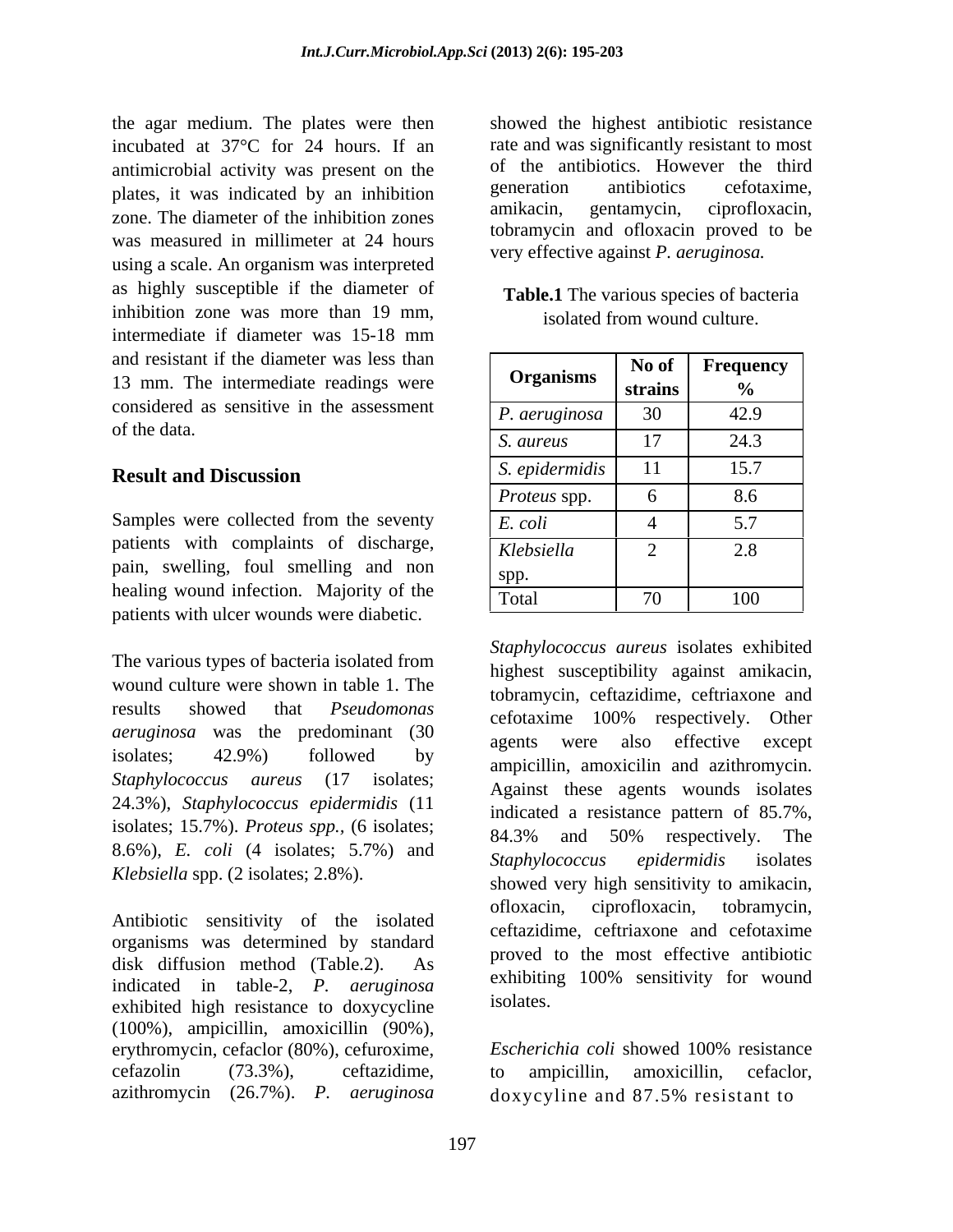|                    |                                |                       |                       | <b>Bacterial isolates</b>   |                       |                            |                  |
|--------------------|--------------------------------|-----------------------|-----------------------|-----------------------------|-----------------------|----------------------------|------------------|
|                    |                                |                       |                       |                             | dds                   |                            | spp.             |
| <b>Antibiotics</b> | Result                         | angi<br>S             | oloda<br>aur          | taphylococcu<br>epidermidis | <b>Proteus</b>        | $\ddot{o}$<br>$\mathbf{E}$ | Klebsiella       |
|                    |                                |                       |                       |                             |                       |                            |                  |
| Amikacin           | $\mathbf{R}$<br>$\overline{S}$ | $\overline{0}$<br>100 | $\overline{0}$<br>100 | $\overline{0}$<br>100       | $\overline{0}$<br>100 | $\Omega$<br>100            | 100              |
|                    | $\mathbf{R}$                   | 90                    | 50                    | 76.7                        | 100                   | 100                        | 100              |
| Amoxicillin        | $\overline{s}$                 | 10                    | 50                    | 23.3                        | $\overline{0}$        | $\Omega$                   | $\boldsymbol{0}$ |
| Ampicilin          | $\mathbf{R}$                   | 90                    | 85.7                  | 76.7                        | 100                   | 100                        | 100              |
|                    | S                              | 10                    | 14,3                  | 23.3                        | $\theta$              | $\Omega$                   |                  |
| Azithromycin       | $\bf R$                        | 26.7                  | 84.3                  | 76.7                        | 25                    | 25                         | 33.3             |
|                    | <sub>S</sub>                   | 73.3                  | 15.7                  | 23.3                        | 75                    | 75                         | 66.7             |
| Cefazolin          | $\mathbf{R}$<br>S              | 73.3<br>26.7          | 42.9                  | 76.7                        | 42.9                  | 87.5                       | 66.7<br>33.3     |
|                    | $\bf R$                        | 80                    | 57.1<br>14.3          | 23.3<br>33.3                | 57.1<br>28.6          | 12.5<br>100                | 33.3             |
| Cefaclor           | S                              | 20                    | 85.7                  | 66.7                        | 71.4                  |                            | 66.7             |
|                    | $\mathbf{R}$                   | 16.7                  | $\overline{0}$        | $\boldsymbol{0}$            | 12.5                  | 87.5                       |                  |
| Cefotaxime         | S                              | 83.3                  | 100                   | 100                         | 87.5                  | 12.5                       | 100              |
|                    | $\mathbf{R}$                   | 26.7                  | $\mathbf{0}$          | $\overline{0}$              | 10                    | 50                         |                  |
| Ceftazidime        | $S_{\text{}}$                  | 73.3                  | 100                   | 100                         | 90                    | 50                         | 100              |
| Ceftriaxone        | $\mathbf{R}$                   | 23.3                  | $\overline{0}$        | $\overline{0}$              | 10                    | 37.5                       | 20               |
|                    | S                              | 76.7                  | 100                   | 100                         | 90                    | 62.5                       | 80               |
| Cefuroxime         | R                              | 73.3                  | 42.9                  | 33.3                        | 28.6                  | 87.5                       | 86.7             |
|                    | S                              | 26.7                  | 57.1                  | 66.7                        | 71.4                  | 12.5                       | 13.3             |
| Ciprofloxacin      | $\mathbf R$<br>$\overline{S}$  | 12<br>88              | 35.7<br>64.3          | $\overline{0}$<br>100       | 20.5<br>79.5          | 37.5<br>62.5               | 20<br>80         |
|                    | $\mathbf{R}$                   | 100                   | 28.6                  | 33.3                        | 85.7                  | 100                        | 100              |
| Doxycycline        |                                |                       | 71.4                  | 66.7                        | 14.3                  |                            |                  |
|                    | $\mathbf{R}$                   | 80                    | 14.3                  | 33.3                        | 100                   | 87.5                       | 66.7             |
| Erythromycin       | <sub>S</sub>                   | 20                    | 85.7                  | 66.7                        | $\overline{0}$        | 12.5                       | 33.3             |
|                    | R                              | $\overline{13.3}$     | 14.3                  | 10                          | 10                    | 37.5                       | 10               |
| Gentamycin         | S                              | 86.7                  | 85.7                  | 90                          | 90                    | 62.5                       | 90               |
| Ofloxacin          | $\mathbf{R}$                   |                       | 28.6                  | $\overline{0}$              | 10                    | 50                         | 13.3             |
|                    | S                              | 100                   | 71.4                  | 100                         | 90                    | 50                         | 86.7             |
| Tobramycin         | R                              | $6\overline{6}$       | $\overline{0}$        | $\overline{0}$              | 20.5                  | $\overline{0}$             | 20               |
|                    | $\overline{S}$                 | 94                    | 100                   | 100                         | 79.5                  | 100                        | 80               |

**Table.2** Antibiotic sensitivity/resistance pattern (%) of the wound isolates.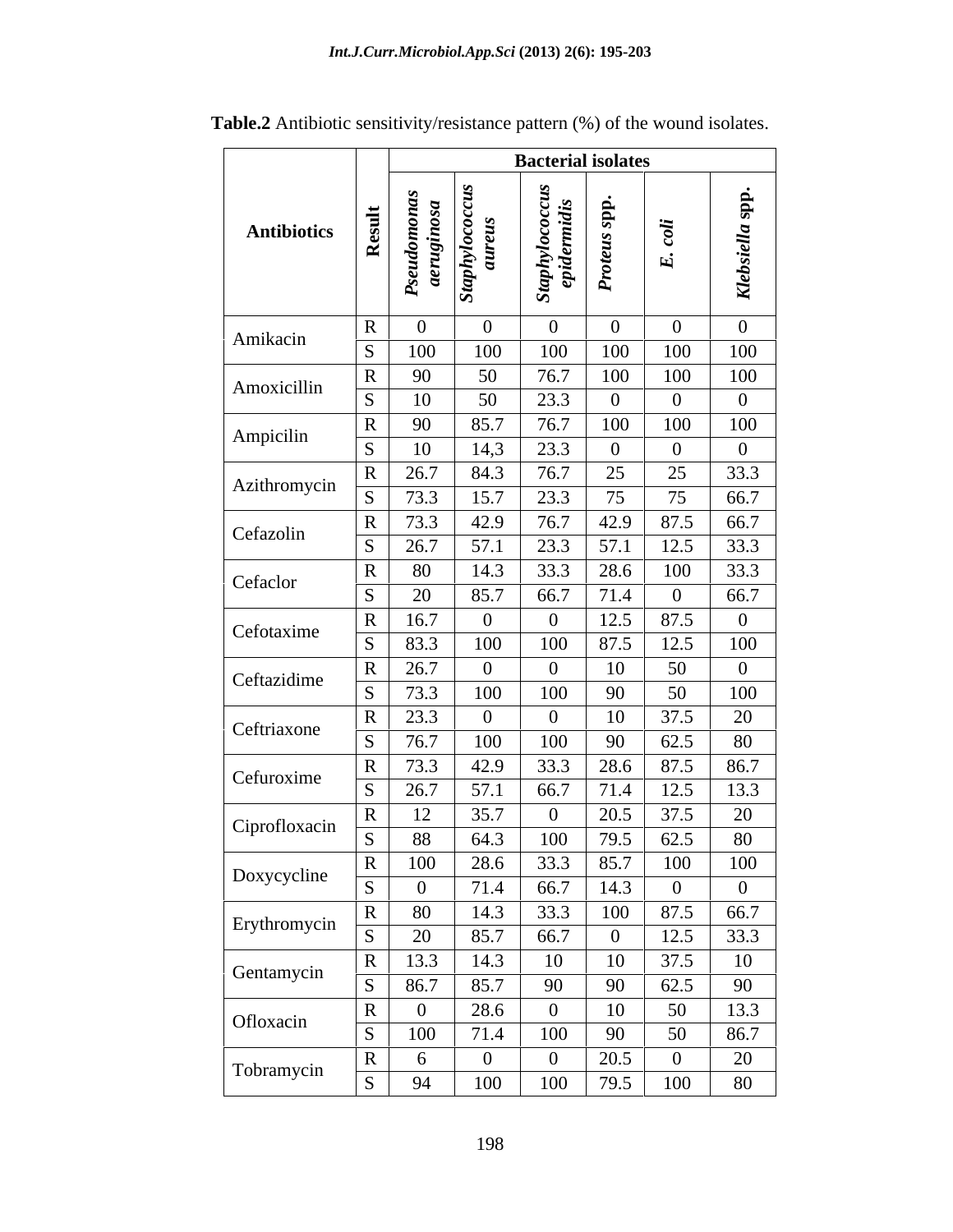cefazolin, cefotaxime, cefuroxime and ofloxacin, ciprofloxacin, tobramycin and erythromycin. However amikacin, ceftriaxone. The species showed 100% tobramycin, ceftriaxone, ciprofloxacin and resistance to ampicillin, amoxicillin and gentamycin were found to be highly effective agents. The same state of isolates to and resistance pattern of isolates to

Similarly, wound isolates of *Proteus* is seen to ampicilin, amoxicillin and species indicated high resistance to doxycycline. Amikacin is found to be very ampicillin, amoxicillin, erythromycin, effective against all the isolates. Most of doxycycline and moderate sensitivity to cefazolin, cefuroxime, cefaclor. However ofloxacin, ciprofloxacin and gentamycin. they were highly susceptible to cefotaxime, gentamycin, ciprofloxacin,

**Table.3** Percentage of resistance to all

| <b>Antibiotics</b> | % of resistance | In present study, rate of wound infection                                             |
|--------------------|-----------------|---------------------------------------------------------------------------------------|
| Amikacin           | 0               | was high, that is similar to the other                                                |
| Amoxicillin        | 86              | studies conducted in India (Suchitra and                                              |
| Ampicilin          | 92              | Lakshmidevi, 2009).                                                                   |
| Azithromycin       | 45              |                                                                                       |
| Cefazolin          | 65              | In the present study <i>Pseudomonas</i>                                               |
| Cefaclor           | 48              | aeruginosa (42.9%) and Staphylococcus                                                 |
| Cefotaxime         | 20              | <i>aureus</i> (24.3%) were the predominant                                            |
| Ceftazidime        | 15              | organisms isolated from wound infections                                              |
| Ceftriaxone        | 15              | followed by other bacteria. A number of<br>reports on wounds infection from different |
| Cefuroxime         | 57              | parts of the world indicated that both                                                |
| Ciprofloxacin      | 21              | organisms were the most frequent isolates                                             |
| Doxycycline        | 75              | from different types of sepsis including                                              |
| Erythromycin       | 64              | wound (Mohammed et al., 2011; Manjula                                                 |
| Gentamycin         | 16              | et al., 2007; Thanni et al., 2003 and                                                 |
| Ofloxacin          | 17              | Glacometti et al., 2000).                                                             |
| Tobramycin         |                 |                                                                                       |

ceftriaxone. The species showed 100% doxycycline. Table 2 shows the sensitivity different antibiotics. High level resistance the isolates were sensitive to amikacin,

tobramycin and amikacin. healthcare practitioners, not only in terms antibiotics among six isolated strains from wound samples for cost effective management within the Antibiotics **1**% of resistance I in present study, rate of wound infection Amikacin 1 0 0 was high, that is similar to the other Amoxicillin 86 studies conducted in India (Suchitra and Wound is a major concern among of increased trauma to the patient but also in view of its burden on financial resources and the increasing requirement health care, system (Bowler *et al*., 2001). Lakshmidevi, 2009).

 $Cefazolin$  65 m in the present study *Pseudomonds*  $Cefactor$  48  $\frac{1}{2\sqrt{2}}$   $\frac{1}{2\sqrt{2}}$   $\frac{1}{2\sqrt{2}}$   $\frac{1}{2\sqrt{2}}$   $\frac{1}{2\sqrt{2}}$   $\frac{1}{2\sqrt{2}}$   $\frac{1}{2\sqrt{2}}$   $\frac{1}{2\sqrt{2}}$   $\frac{1}{2\sqrt{2}}$   $\frac{1}{2\sqrt{2}}$   $\frac{1}{2\sqrt{2}}$   $\frac{1}{2\sqrt{2}}$   $\frac{1}{2\sqrt{2}}$   $\frac{1}{2\sqrt{2}}$   $\frac{1}{2\sqrt{2}}$   $\$ Cefotaxime  $20$  antens  $(24.5\%)$  were the predominant  $Ceftazidine$  15  $15$   $Cyl$  11  $d$   $l$   $l$   $l$   $l$   $l$   $l$   $l$ Ceftriaxone 15 15 contra en un de infection from different Cefuroxime 57 57 persons were determined that has been Ciprofloxacin 21 organisms were the most frequent isolates Doxycycline 75 from different types of sepsis including Erythromycin 64 wound (Mohammed *et al.*, 2011; Manjula Gentamycin 16 *et al.,* 2007; Thanni *et al*., 2003 and Ofloxacin 17 17 Glacometti *et al.*, 2000). In the present study *Pseudomonas aeruginosa* (42.9%) and *Staphylococcus aureus* (24.3%) were the predominant organisms isolated from wound infections followed by other bacteria. A number of reports on wounds infection from different parts of the world indicated that both Glacometti *et al*., 2000).

The *Klebsiella* species isolated from 15.7% of the organisms isolated from wounds indicated 100% sensitivity to wounds in this study. This is not amikacin, ceftazidime, cefotaxime and unexpected since the organism is a moderate sensitivity to gentamycin, commensal or normal flora on the skin.*Staphylococcus epidermidis* accounted for 15.7% of the organisms isolated from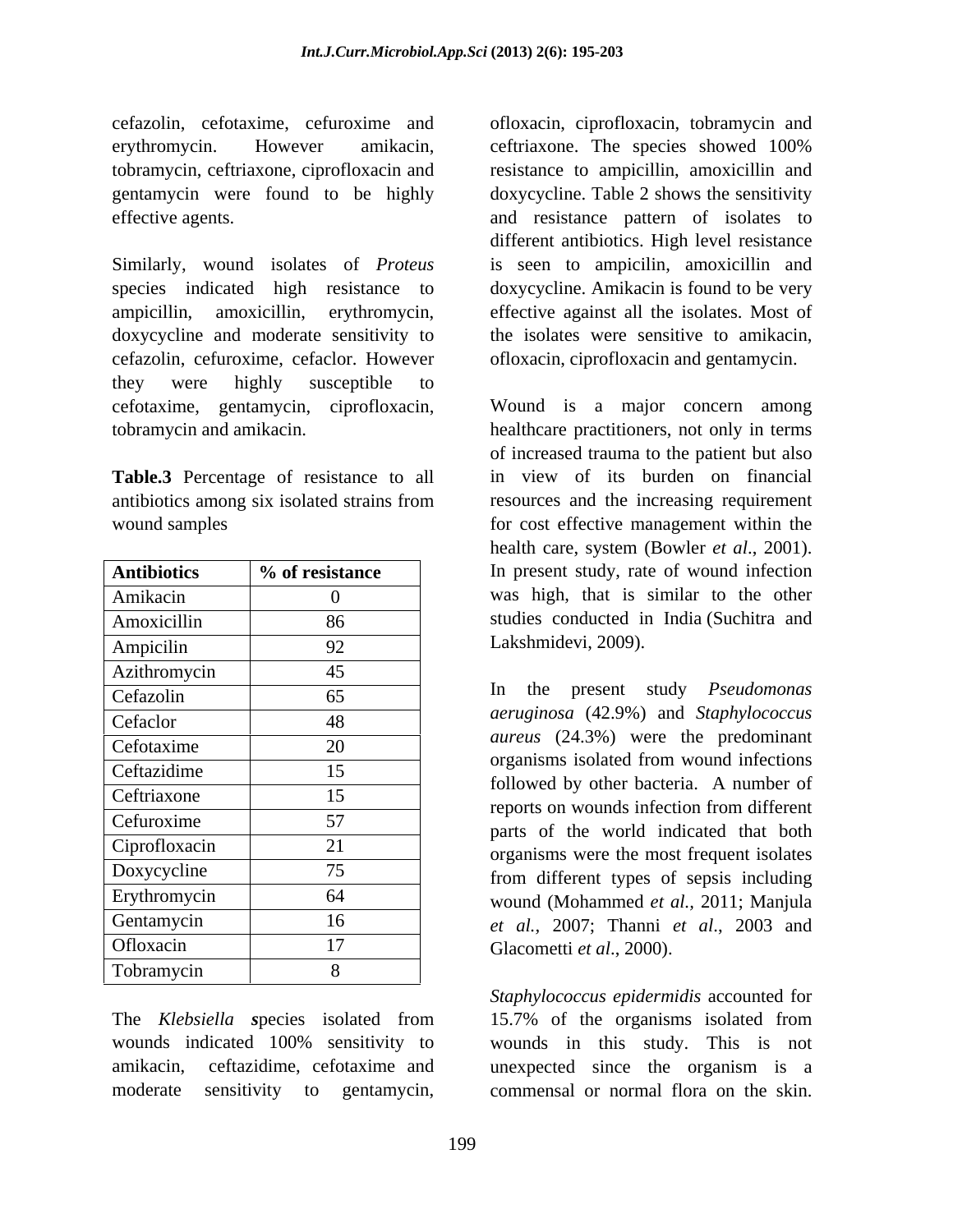enteric bacteria in their study. (1999) who reported that clinical

was very high. The average resistance of *epidermidis* was 100% sensitive to the isolates to all the antibiotics was Gram amikacin, ciprofloxacin, ofloxacin, bacilli (46.4%). This is similar to the work of Andargachew *et al*., (2006) who reported that the overall multiple drug In this study, 100% of the *E.coli* isolates resistance patterns to be 58.5%. They were resistant to ampicillin, cefaclor, also noted that the frequency of single as doxycycline and amoxicillin, 87.5% to also noted that the frequency of single as well as multiple drug resistance is

As compared to other studies (Van Eldere, 2003), in our study *Pseudomonas aeruginosa* showed reduced sensitivity to So, reduced antibiotic sensitivity pattern amikacin (100%), ofloxacin (100%), ciprofloxacin (88%), gentamycin (86.7%), tobramycin (84%), cefotaxime (83.3%) and ceftriaxone (76.7). Ciprofloxacin and ofloxacin has been stated to be the most potent oral drug available for the treatment of *P. aeruginosa* infections. Similar reduced resistance of *P. aeruginosa* to ciprofloxacin has been reported in India (Raja and Singh, 2007). It is undoubtable that at the present time, the oral drug ciprofloxacin, ofloxacin and injection amikacin are the most effective antibiotics *Proteus mirabilis* was sensitive to<br>against *P acruainesa* involved in wound amikacin (100%), gentamycin. against *P. aeruginosa* involved in wound<br>infection relative to most other commonly ceftazidime. of loxacion (90%) infection relative to most other commonly ceftazidime, ofloxacion used drugs. ciprofloxacin (79.5%) and tobramycin

Several investigations have reported these In the determination of the susceptibility organisms as common contaminants of of these *Staphylococcus aureus* on sixteen wounds (Adebayor *et al.,* 2003). The selected antibiotics by agar diffusion lactose fermenters, made up of *Proteus*  technique showed that *Staphylococcus*  spp*.* (8.6%), *E. coli* (5.7%) *and Klebsiella aureus* tend to be resistant to a wider species (2.8%) isolates were encountered. spectrum of antibiotics. This finding is in This result is comparable with the findings agreement with the work of Adcock *et al.,* of Mahmood (2000) who reported 26.13% (1998), Sani *et al.*, (2013) and CDC Resistance to the selected antimicrobials antibiotics. In this study, *Staphylococcus*  positive cocci (27.9%) and Gram negative tobramycin, ceftriaxone and ceftazidme, (1998), Sani *et al.,* (2013) and CDC (1999) who reported that clinical Staphylococci are resistant to multiple *epidermidis* was 100% sensitive to amikacin, ciprofloxacin, ofloxacin, followed by gentamycin (90%).

alarmingly high. commonly used antibiotics except noted for *E. coli* suggests its importance In this study, 100% of the *E.coli* isolates were resistant to ampicillin, cefaclor, doxycycline and amoxicillin, 87.5% to erythromycin, cefuroxime, cefotaxime and our study as compared to others were ciprofloxacin (97%), cefazolin (92%) (Weber *et al.,* 2009*)*, ceftazidime (91%) ofloxacin (97%) (Kaufman *et al.,* 1998). So, reduced antibiotic sensitivity pattern for hospital acquired infection.

> *Klebsiella pneumoniae* was sensitive to amikacin, ceftazidime, cefotaxime (100%) followed by gentamycin (90%), ofloxacin (86.7%) and ciprofloxacin, tobramycin, ceftriaxone (80%). However, the previous study (Kaufman *et al.,* 1998) had shown reduced sensitivity to ciprofloxacin (63%), cefazolin (44.7%), ceftazidime (36.8%), and cefuroxime (34.2%)

*Proteus mirabilis* was sensitive to amikacin (100%), gentamycin, ceftazidime, ofloxacion (90%)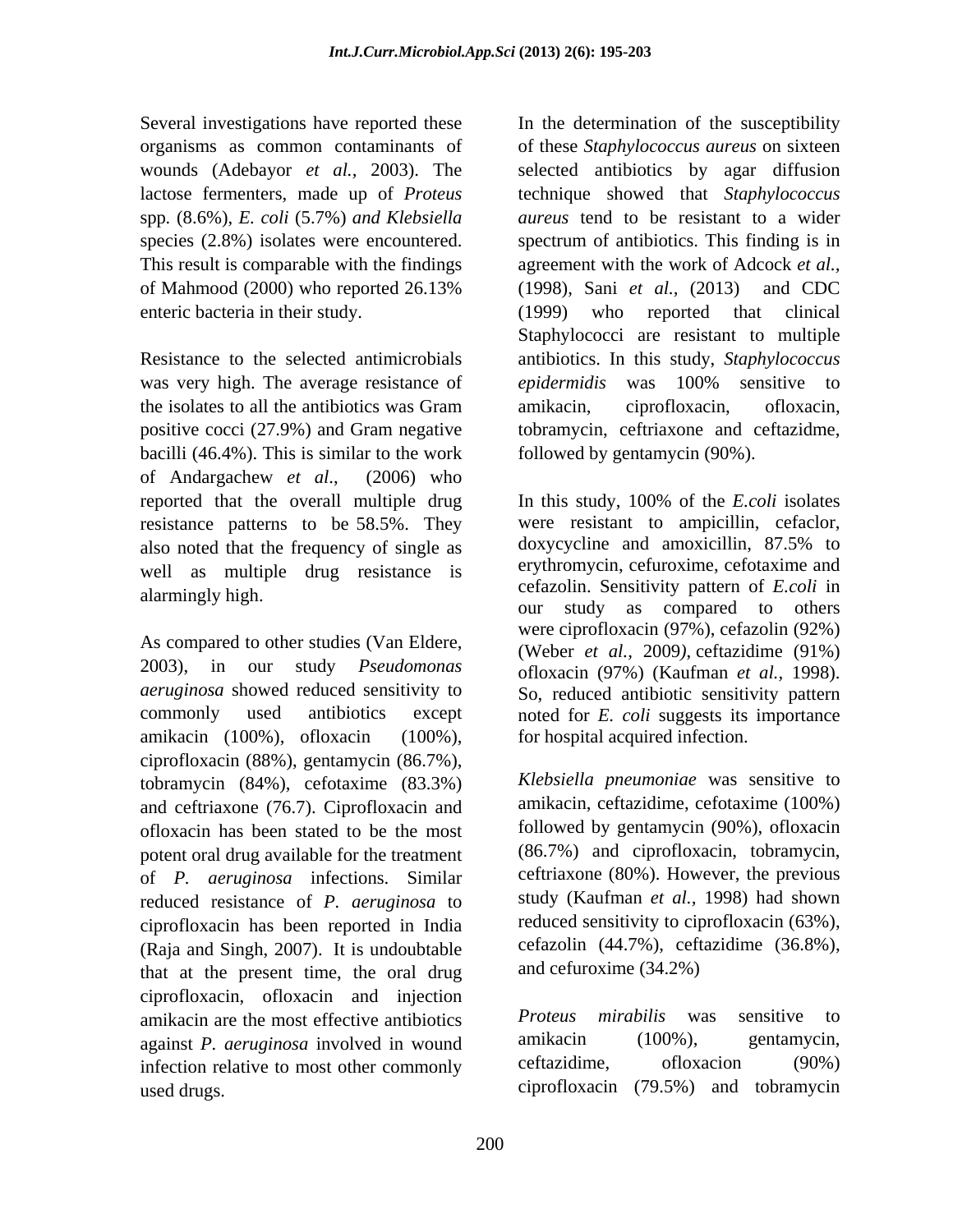(79.5%). As compared to previous studies Thanjavur district, Tamilnadu, India for the sensitivity pattern were reduced for their consistent support and help in this ciprofloxacin (75%), cefazolin (37.50%), (Mordi and Momoh, 2009), ceftazidime (37.50%), cefuroxime (25%)

caused by antibiotic-resistant bacteria. Multiple Drug Resistance of Bacterial<br>Legle of uniform antibiotic policy and Pathogens Isolated from Wound Lack of uniform antibiotic policy and indiscriminate use of antibiotics may have meeting Hospital, Northwest lead to emergence of resistant bacterial strains. Particularly pseudomonas  $\frac{2\pi}{131}$ resistances to third generation antibiotics are real threat to control hospital acquired infection. In our study oral drugs Methicillin-resistant Staphylococcus ofloxacin, ciprofloxacin, injectable drugs amikacin, gentamycin and tobramycin shows good sensitivity against gram Adebayor, O.S., O.K. Deboye and Emiola, negative organisms. In addition, regular antimicrobial susceptibility surveillance is essential for area-wise monitoring of the<br>Manag. 49:52-57. resistance patterns. An effective national Anguzu, J., and Olila, D. 2007. Drug and state level antibiotic policy and draft Sensitivity Patterns of Bacterial guidelines should be introduced to Isolates from Septic Post-Operative preserve the effectiveness of antibiotics and for better patient management. This study suggests that if one could not wait the culture results in wound infection, ampicillin, amoxicillin, doxycycline, and turck, M. 1900. Anubiouc cefaclor and erythromycin are quite ineffective to treat these infections.

The authors would like to thank the Principal and HOD of Zoology, Khadir Mohideen College, Adirampattinam-<br> $\frac{\text{aerooc}}{\text{aerooc}}$  micropiology of wounds: a 614701 for the facilities provided to carry  $\overline{CDG}$  ( $\overline{G}$ ). The facilities provided to carry  $\overline{CDG}$ ). out the work and the Senior Laboratory Technologists of Gangasaras Diagnostic deaths from community-acquired and Research Centre, Pattukkottai-614601,

study.

# **References**

- and ampicillin (95%).<br>
Andargachew, M., M. Feleke, T. Belay<br>
There is an alarming increase of infections and Afework, K. 2006. Pattern and Andargachew, M., M. Feleke, T. Belay and Afework, K. 2006. Pattern and Multiple Drug Resistance of Bacterial Pathogens Isolated from Wound Infections at University of Gondar Teaching Hospital, Northwest Ethiopia. Ethiop. Med. J. 44(2): 125- 131.
	- Adcock, P.M., P. Pastor, F. Medley, J.E. Patterson and Murphy, T.V. 1998. Methicillin-resistant Staphylococcus aureus in two child care centers. J. Infect. Diseases. 178(2): 577-80.
	- Adebayor, O.S., O.K. Deboye and Emiola, A.R., 2003. Wonud Infections in two Health Institutions in IIE-Ife, Nigeria: Results of a cohort study. Osto/Wound
	- Manag. 49:52-57. Anguzu, J., and Olila, D. 2007. Drug Sensitivity Patterns of Bacterial Wounds in a Regional Referral Hospital in Uganda. Afr. Health Sci. 7(3): 148-154.
	- Bauer, A.W., W.M.M. Kirby, J.C. Sherris and Turck, M. 1966. Antibiotic susceptibility testing by a standardized single disk method. Am. J. Clin. Pathol. 45: 493-496.
- **Acknowledgements** H., 2001. Emergence of Antimicrobial Bowler, C., O.C. Chigbu and Giacometti, Resistance Bacteria. J. Antimicr and Chemotherapy.  $23:12-23$ .
	- Bowler, P. G., 1998. The anaerobic and aerobic microbiology of wounds: a review. Wounds.10: 170–178.
	- CDC (Centers for Disease Control and Prevention). 1999. Four pediatric deaths from community-acquired methicillin resistant Staphylococcus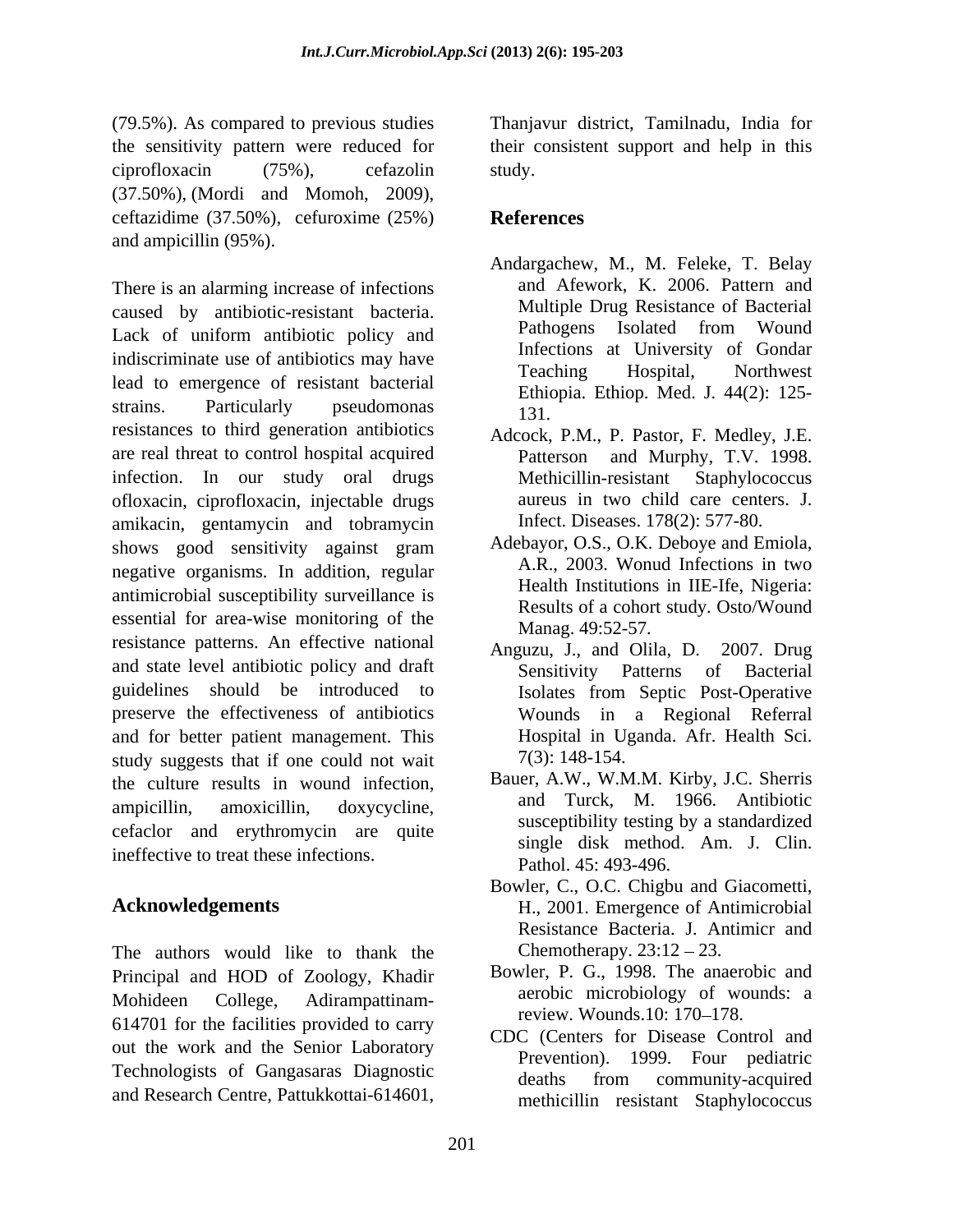*aureus* - Minnesota and North Dakota, 1997-1999. Morbidity and Mortality

- Elmer. W.K., D.A. Stephen, M.J. William, testing in, Colour atlas and textbook of
- Barchiesi, F. 2000. Epidemiology and (4): 1-10.
- Gottrup, F., A. Melling and Hollander, D.
- 
- eight-year study. Ind. J .Plastic .Surg.
- Mohammed, J., Alwan Inam, Jasim Lafta Antimicrobial susceptibility pattern of and studying their antimicrobial
- Mahmood, A., 2000. Bacteriology of a tertiary care hospital in Karachi. J. Pak. Med. Ass. 50(8): 256-259. **IJBAR.** 04:4
- Mohantay, S., A. Kapil, B. Dhawan and antimicrobial susceptibility profile of

soft tissue infections from Northern India. Indian J. Med. Sci. 58: 10-15.

- Weekly Report (MMWR) 48(32): 707- Mordi, R. M., and Momoh, M. I., 2009. 10. Incidence of Proteus species in Wound P.C. Schreckenberger and Winn, W.C. in the University of Benin Teaching 1997. Antimicrobial Susceptibility Hospital. African. J. Biotechnol*.* Infections and Their Sensitivity Pattern  $8(5):725 - 730.$
- Diagnostic Microbiology. 5th ed. Mulugeta, K. A. and Bayeh, A. B., 2011. Philadelphia: Raven Publisher, pp. 69- 120. **https://web/2016.** pathogens from wound infections at Giacometti, A., O.Cicrion, A.M. Schimizzi,M.S. Delprete and Ethiopia. Tanzania. J.Health. Res*.* 13 Bacteriology and antibiogram of pathogens from wound infections at Dessie Laboratory, North East (4): 1-10.
	- Microbiology of Surgical Wound NCCLS., 2000. Methods for dilution infections. J. Clin. Micro. 38:918-22 antimicrobial susceptibility tests for 2005. An overview of surgical site ed.): Approved standard M7-A5. infections: aetiology, incidence and Mational Committee for Clinical risk factors. E.W.M.A. J. 5 (2): 11-15. Laboratory Standards (NCCLS), bacteria that grow aerobically (5th National Committee for Laboratory Standards (NCCLS), Wayne, PA, USA.
- Kaufman, D., C.E. Haas, R. Edinger and NCCLS. 2002. Performance standards for Hollick, G. 1998. Antibiotic antimicrobial susceptibility testing: Susceptibility in the Surgical Intensive Twelfth informational supplement Care Unit Compared With the Hospital M100-S12. NCCLS, Wayne, PA, - Wide. Antibiogram. ArchSurg. Twelfth informational supplement USA.
- 133:1041-5. Manjula, M., D. Priya and Varsha, G. 2007. Bacterial isolates from burn communities and biofilms on wound wound infections and antibiograms: healing. Available from: URL: Percevil, S., and Bowler, P. 2004. Understanding the effects of bacterial communities and biofilms on wound healing. Available from: URL: ttp:/[/www.worldwidewounds.com](http://www.worldwidewounds.com)
	- 40:22-25. Raja, N.S., and Singh, N.N. 2007. and Aseel M. Hamzah. 2011. Bacterial isolation from burn wound infections *P. aeruginosa* in tertiary care hospital. clinical isolates of J. Micro. Immunol. Infect .40:45-9
	- susceptibility Kufa. J. Veter. Medical Rajendra Gautam., Anju Acharya, Hari Sci.2: (1) 45-56. Prasad Nepal and Sony Shrestha. surgical site infections and antibiotic of bacterial isolates from wound susceptibility pattern of the isolates at infection in Chitwan Medical College 2013. Antibiotic susceptibility pattern of bacterial isolates from wound Teaching Hospital, Chitwan , Nepal, IJBAR. 04 :4
	- Das, B. K. 2004. Bacteriological and infection: epidemiology, pathogenesis, Rubin, R.H., 2006. Surgical wound diagnosis and management. BMC.